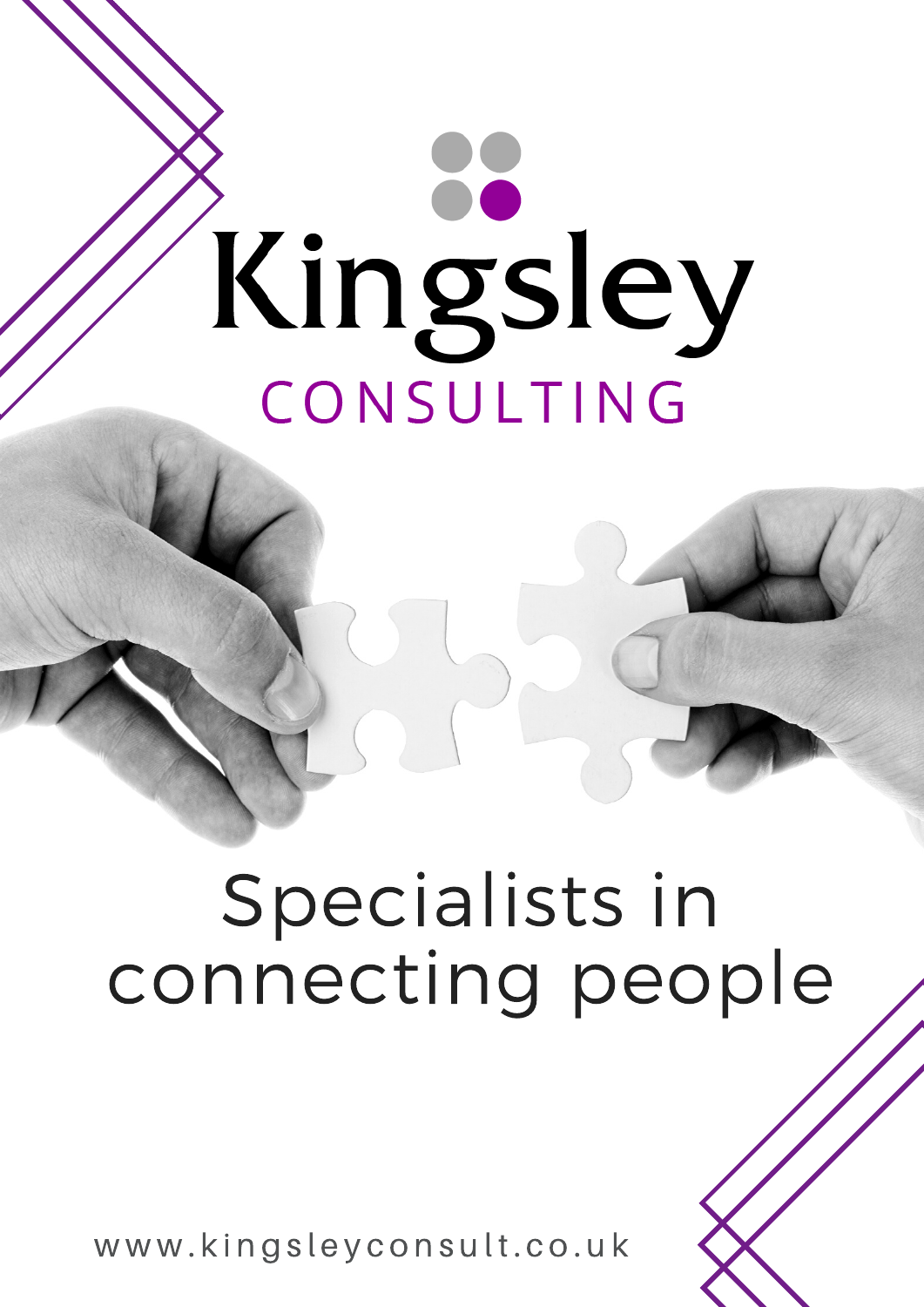# **Effective Onboarding**



**Anyone starting a new role is going to require help integrating into the workplace.** A new employee will usually go through an induction, providing them with an objective view of the company, its culture and work ethic. Experiencing the office atmosphere will quickly form connections between new starts and their colleagues and understanding workplace dynamics.

**But what about remote workers?** How can you help them feel like they're part of team? How can you manage their perception of the business when they're working alone? Maintain job satisfaction when you can't speak to them face to face?

**Onboarding** is the opportunity for a business to welcome a new employee, help them settle in and acquire the necessary knowledge, skills and behaviours to become effective and efficient members of staff. The main challenge you will encounter when working and onboarding remotely, is the lack of face-to-face contact and interaction with other team members. Communication issues can negatively impact the efficacy of the onboarding process, which is why it is essential that you know what does and doesn't work for your business.

*Whatever our clients' needs, Kingsley has a solution to help. We truly get to know your business to find the ideal model that will meet the needs of your business, project or team.*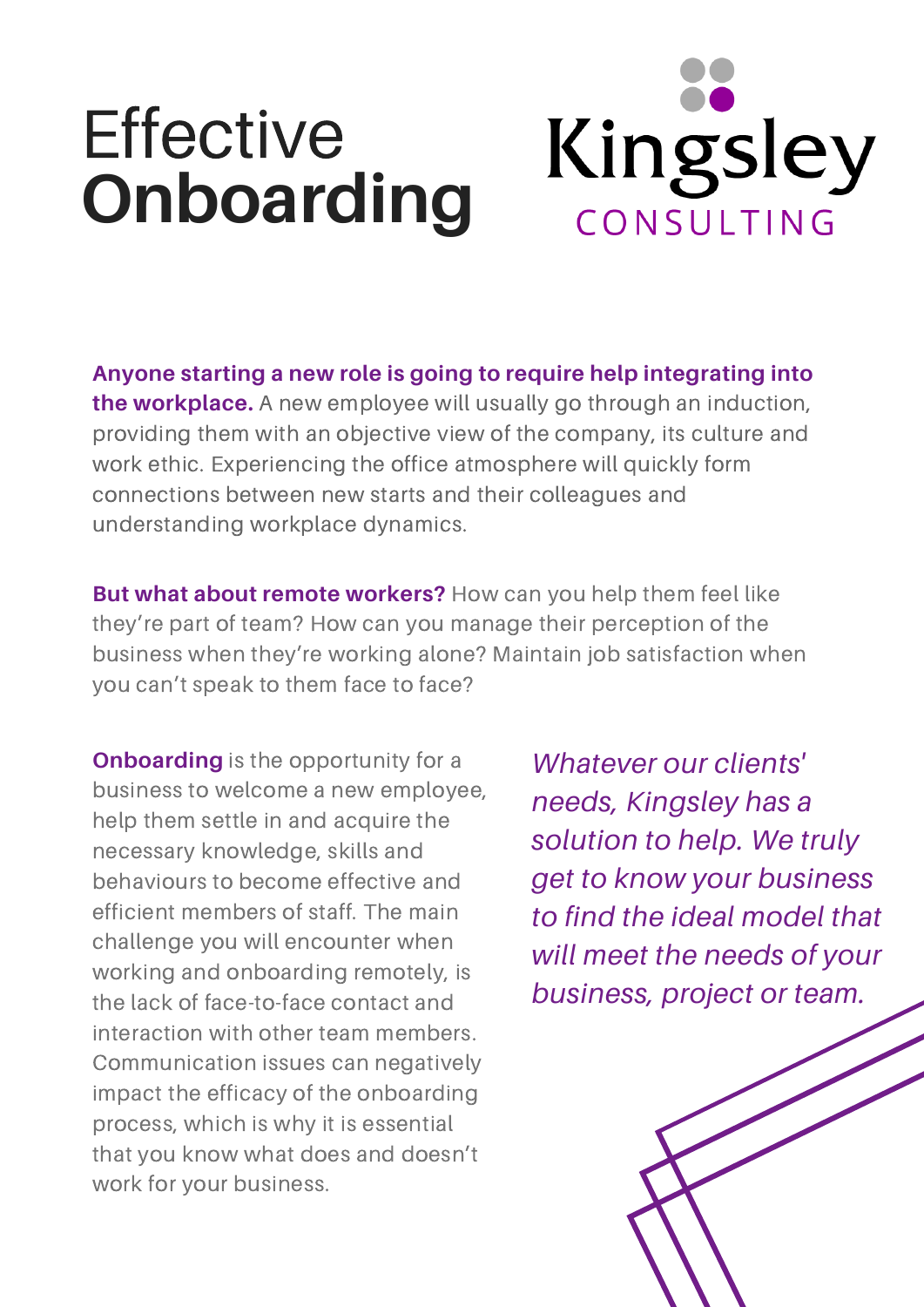

At Kingsley Consulting, Relationship development, customer satisfaction and delivering a successful experience to our Clients is what drives us forward.

# Kingsley CONSULTING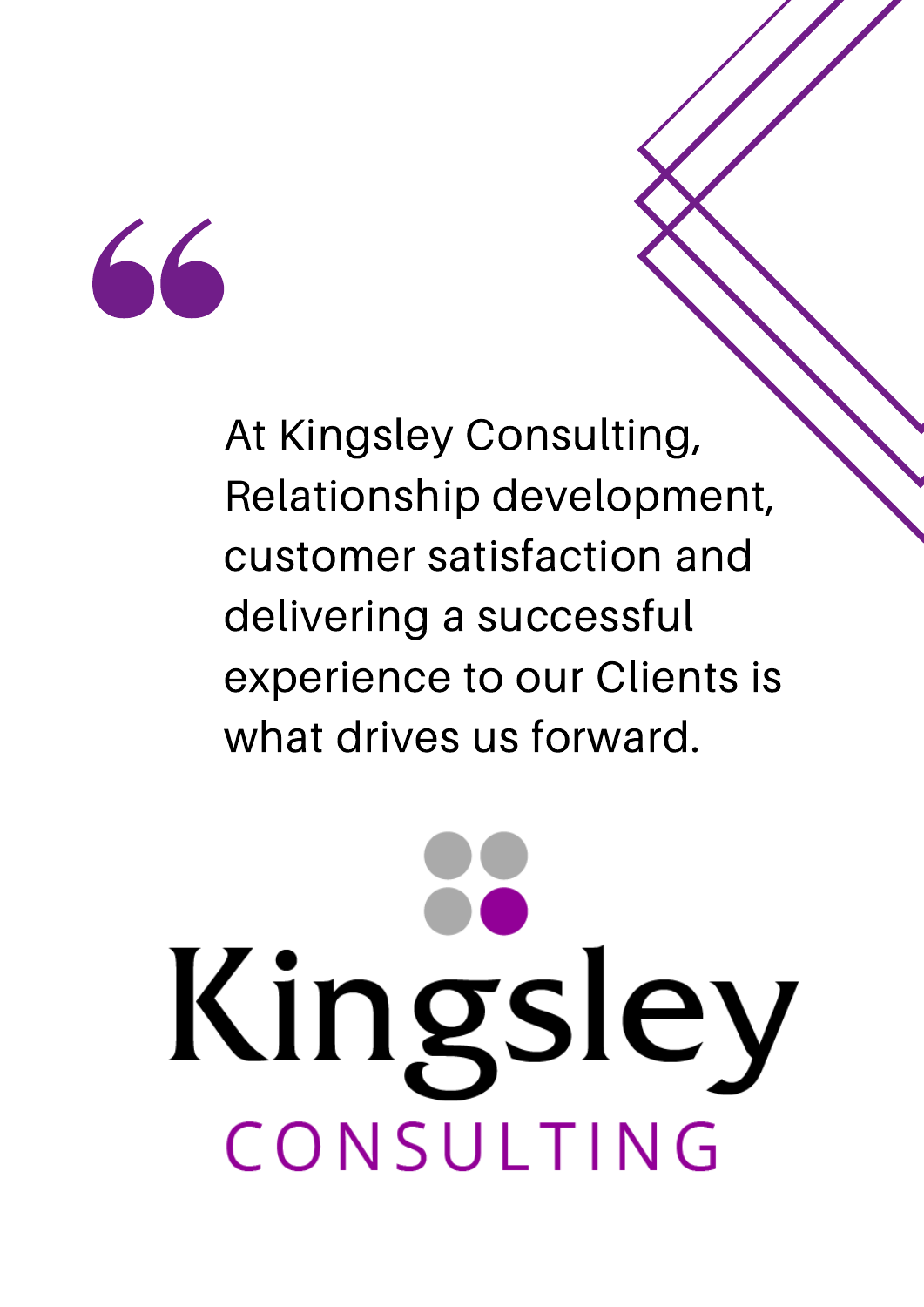### Kingsley Common **Challenges** CONSULTING

*The important question you need to ask is:* What common challenges do your employees face when they join your business? *In order to find the answer, all you need to do is utilise your current staff.*

#### **Conduct surveys**

• Survey your existing employees, both remote and on-site, in order to determine both general and remotespecific issues your new recruits face when trying to integrate into the business.



#### **Identify Key Pain Points**

- Use the information you've gathered to pinpoint the most significant points that need to be worked on and overcome.
- Get to the root cause of these challenges and put systems and processes in place to fix the issues; by doing this, your employees will be able to integrate more effectively and work more productively.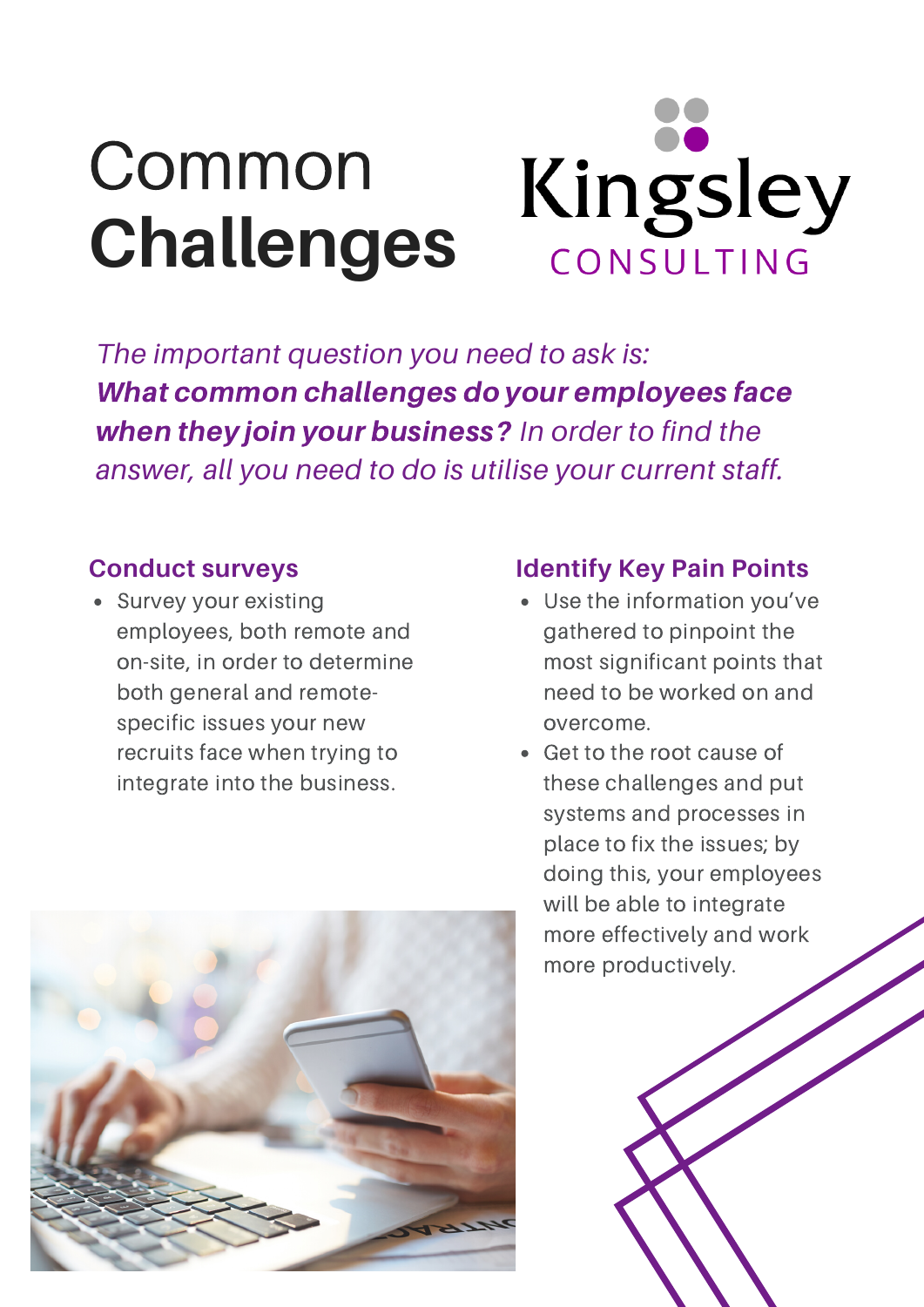## Pre-Onboarding **First Steps**

# Kingsley CONSULTING

*Ensure that you have the correct technology in place to make integration as seamless as possible for new remote workers. Send new employees the necessary IT hardware and manuals well ahead of their start date. Confirm that they have received it and ask whether they need any assistance in setting up their remote station.*

**Prepare a welcome pack** – a gift such as a hamper, voucher etc that they'll appreciate, along with a card that has been personally signed by the team. Think of what would make you feel special and excited to join the business.

**Create a document** that provides your new remote worker with all the information they need to perform their role. This should include:

- Their main points of contact
- All required log-ins and passwords
- The software your company uses and what apps they may need to download.

#### **Send out a schedule for their first day so they feel prepared.**

- Include any regular scheduled meetings they'll be expected to attend.
- Include any legal and business documents you will need them to sign. *You may want to ask them to use an e-signature tool so that these contracts can be digitally signed and securely shared.*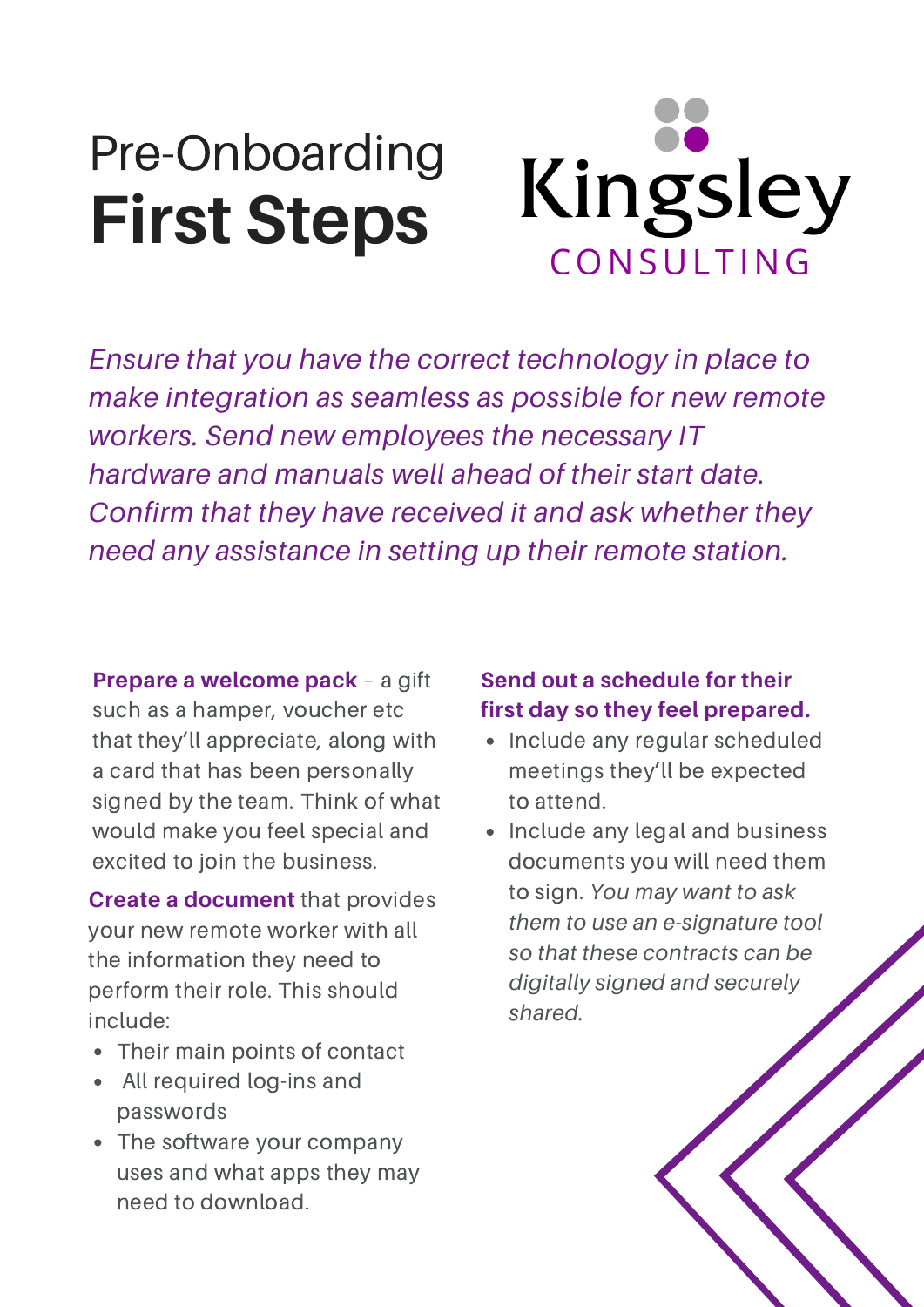# First Day **Remote Worker**

*The important thing is to set expectations and make your new member of staff feel welcome.*

### On their first day as a **Remote Worker:**

- **Go through** their role, tasks and the team they're now a part of.
- **Introduce** them to the rest of the team – you may also want to set up a buddy system so they know who to turn on for support during their first weeks in the business.



- **Agree** their goals for the first 30, 60 and 90 days. By doing this, your new employee will be able to ask relevant questions. It also creates accountability
- **Align** their social media profiles such as LinkedIn, and add them to your website. if you have an 'About Us' section – make them feel part of the team as soon as possible
- **Connect** your remote team by organising online social events. It could take the form of a chat and drink via the Houseparty app, a lunch break shared over Zoom, an online quiz – whatever appeals most to your team as a whole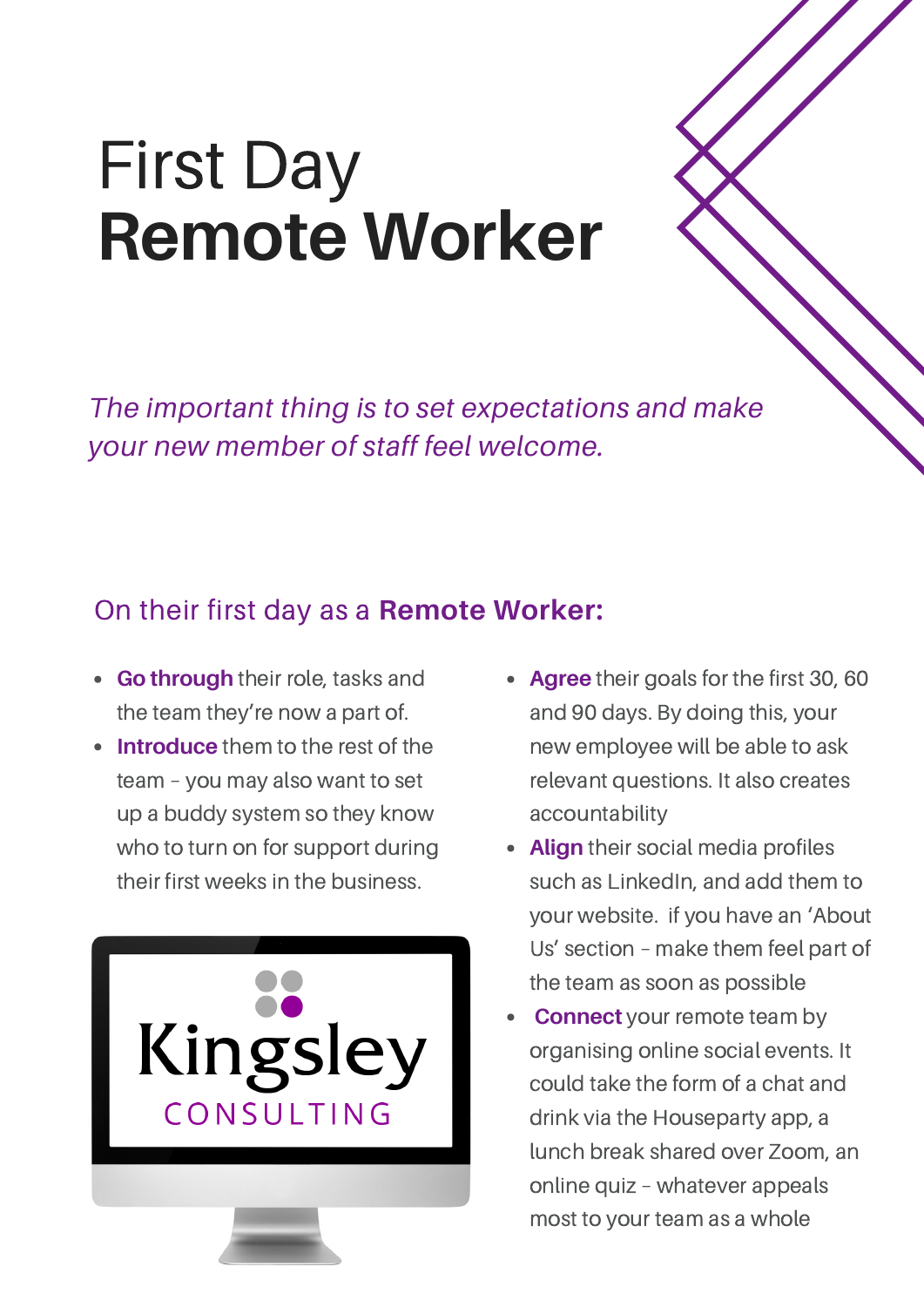# **Training Goals**



Remember*that any new member of staff is going to feel slightly overwhelmed in a new role, particularly if they are working remotely. They are expected to take in a lot of information, and can't simply ask questions as and when. Keep this in mind when setting tasks –* you might want to set smaller tasks to begin with and agree timescales, targets and goals upfront.

### **Be** Available

Check in regularly to monitor progress; this is particularly important in the first 30 days, but should continue throughout the individual's employment. It is vital that you are proactive in terms of monitoring and training, and make sure that you discuss both professional and personal goals. Incentivise them by recognising achievements, appreciating new ideas and encouraging further learning.

### **Communication**

Effective communication is key to any business, but when considering a remote team, it is imperative that they are able to relay information quickly, effectively and securely. Work out the best way for your team to communicate with each other. There is a wide variety of video conferencing apps and instant messaging options – explore these options with the team to determine which works best.